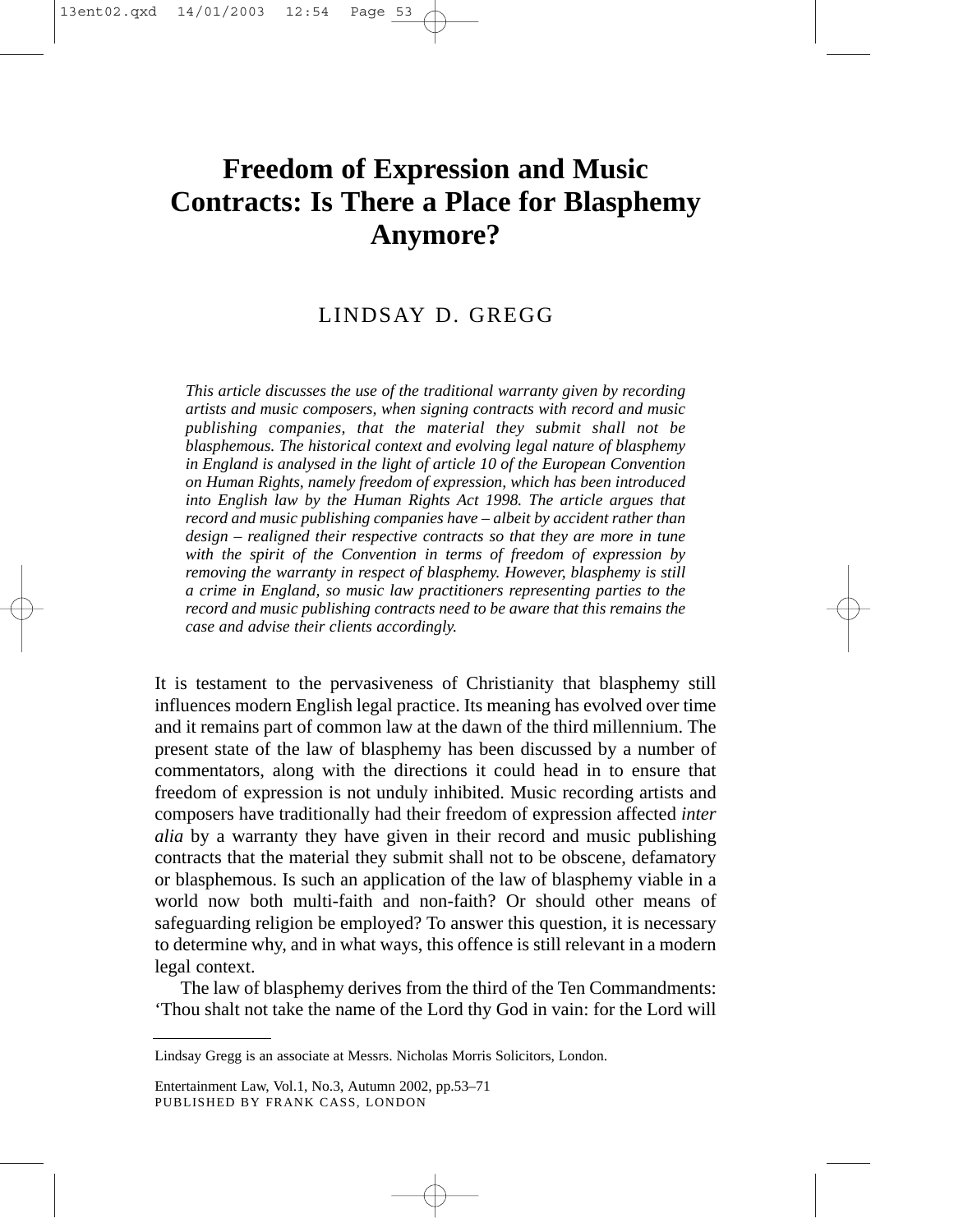not hold him guiltless that taketh his name in vain'.1 Under Mosaic law it was punishable by death. Perhaps the most well-known transgressor was Jesus. When he was brought before Pilate, the Jewish Temple authorities said that 'by our law he ought to die, because he made himself the Son of God'.<sup>2</sup> During the sixth century the (Christian) Byzantine emperor Justinian I introduced the death penalty for blasphemy.3 The Muslim faith, established in the seventh century, also recognised the concept.<sup>4</sup> Extreme cases could lead to the declaration of a *fatwa*, whereby those responsible for blasphemy against Islam were condemned to death. Historically, blasphemy was a serious matter.

The etymology of blasphemy can been traced to the Greek words 'blaptein', meaning to injure, and 'pheme', meaning reputation;<sup>5</sup> and 'blasphemeo' meaning blame.6 This suggests a sense of being responsible for irreverence towards anyone or anything worthy of esteem. One dictionary definition of blasphemy is 'impious or profane talk'.7 The present legal definition given by *Halsbury's Laws of England* is that blasphemy consists of the 'publication of contemptuous, reviling, scurrilous, or ludicrous matter relating to God, Jesus Christ, the Bible or the formularies of the Church of England'.8

In England, *blasphemy* is the spoken version of the offence, and *blasphemous libel* is the written form: here they will be collectively referred to as 'blasphemy'. It is an element of both constitutional and criminal law. Blasphemy is triable only on indictment, and so involves a jury trial. It is currently punishable by fine, imprisonment or both.

# **The Early Cases**

Judicial evolution of the offence in England began in the seventeenth century. At this time the relationship between the law and religion was tightknit: it was unlawful 'to express or to teach religious opinions contrary to those of the established church'.9 King Henry VIII had broken with the Church of Rome less than a century earlier; protection of the fledgling Church of England was important for this new independence from Catholic influence to continue. Against this background the first recorded example of blasphemy as a crime came in 1618, when in *Traske's Case* [1618] Hob 236 sentence was passed on a man who maintained that pork should not be consumed and the Jewish Sabbath ought to be observed. Application of the pro-Christian law was rigid at this time. Speaking blasphemous words was held in *Taylor's Case* [1676] I Vent 293 to be a criminal offence against both religion and the state. As Hale C.J. put it, 'Christianity is parcel of the laws of England; and therefore to reproach the Christian religion is to speak in subversion of the law'.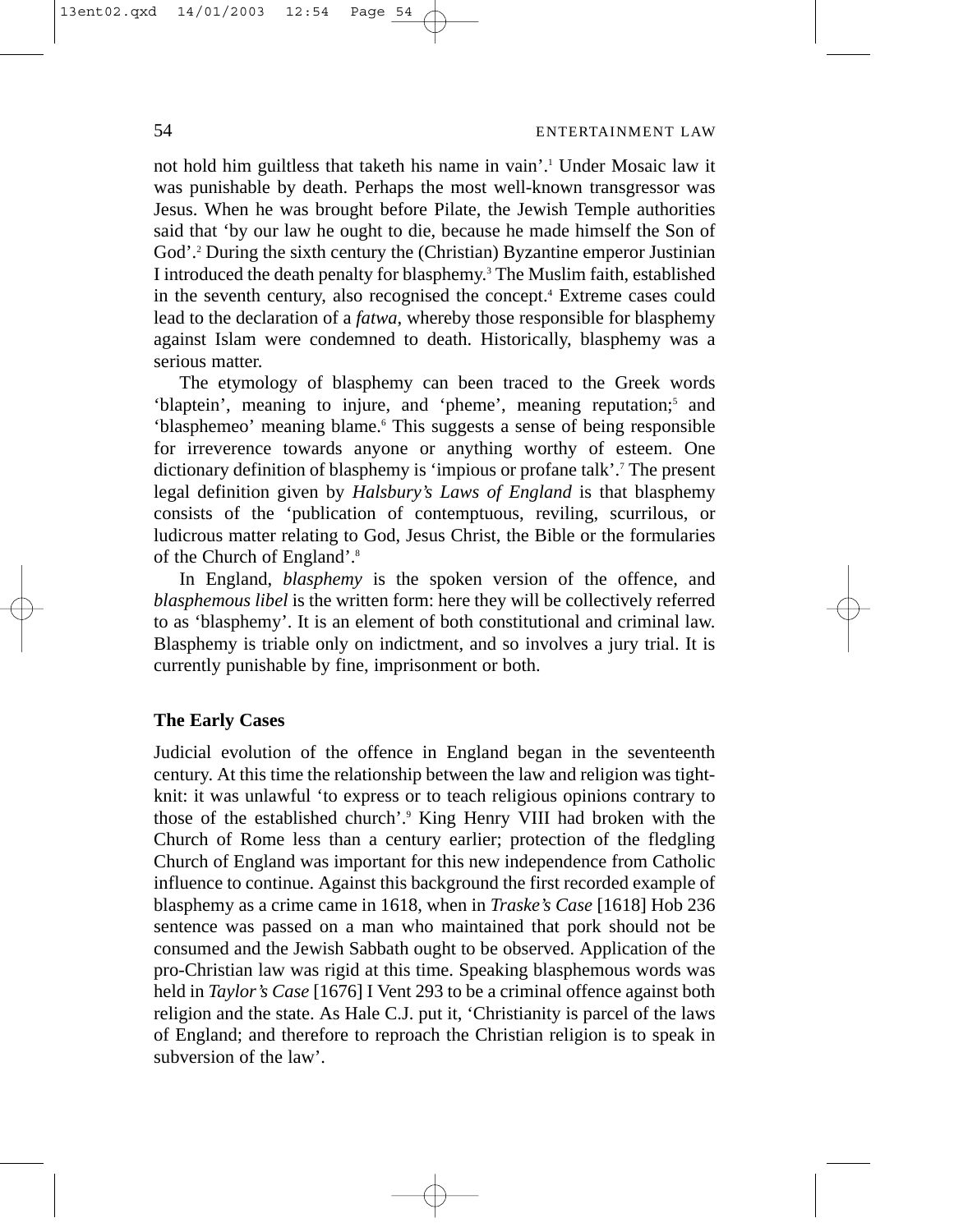The offence reached statutory form in the Blasphemy Act  $1698$ ,<sup>10</sup> which created civil disabilities and possible prison sentences for those educated in Christianity and found guilty of denying Christian doctrines. Less than 30 years later an important concession was made in *R* v. *Woolston* [1729] SC Fitzgibbon 64 by Raymond L.J.C., when he stated: 'We do not meddle with any differences of opinion; we interpose only when the very root of Christianity is struck at'. But what matters would this cover? Who should make this distinction – the court or the church? Any attack on the established religion however was considered unlawful, regardless of the matters involved or the manner in which they were expressed. It was still thought church and state would stand – or fall – together.

Further prosecutions involved *The Age of Reason* by Thomas Paine the following century. He suggested in his book that the word of God was not the Bible (itself a blasphemy against God), but the universe. In *R* v. *Carlile (Richard)* [1819] 3 B & Al 161 it was said that Paine was 'the first Englishman that struck an honest and well-aimed blow at the idolatry of the Christian Church'.11 The case in favour of the 'free thinkers' was making itself felt. By 1830 an 'honest denial' of the tenets of Christianity was not considered blasphemy: '[It] cannot be doubted that any man has a right … to publish his opinions for the benefit of others … The law visits not the honest errors, but the malice, of mankind'.<sup>12</sup> In a Parliamentary speech in 1833 Lord Macaulay said, 'Every man ought to be at liberty to discuss the evidences of religion … But no man ought to be at liberty to force, upon unwilling ears and eyes, sounds and sights which might cause irritation'.<sup>13</sup> However, five years later in *R* v. *Gathercole* [1838] 2 Lewin 237, where the defendant was acquitted of blasphemous libel after attacking the Roman Catholic church, Alderson B. confirmed that blasphemy only applied to attacks on the Church of England. He stated that one could 'without being liable for prosecution for it, attack Judaism, or Mahomedanism [*sic*], or even any sect of the Christian Religion [except the established church]'.<sup>14</sup>

This inflexible application of the law of blasphemy was becoming embarrassing to the government. The Home Secretary in 1883 said of *R* v. *Ramsay & Foote* [1883] 15 Cox CC 231 that 'more harm than advantage is produced to public morals by Government prosecutions of this kind'.15 The relationship between religion, law and the state needed to evolve; blasphemy changed from being an offence against the state to one of incivility. Coleridge L.C.J. stated in *Ramsay & Foote*, 'If the decencies of controversy are observed, even the fundamentals of religion may be attacked, without the writer being guilty of blasphemy'.16 It was the *manner* of the attack which was now seen as more important than the content involved. In the late 1880s there were two failed attempts to introduce a Religious Prosecutions Abolition Bill to get rid of the statute and common law against blasphemy.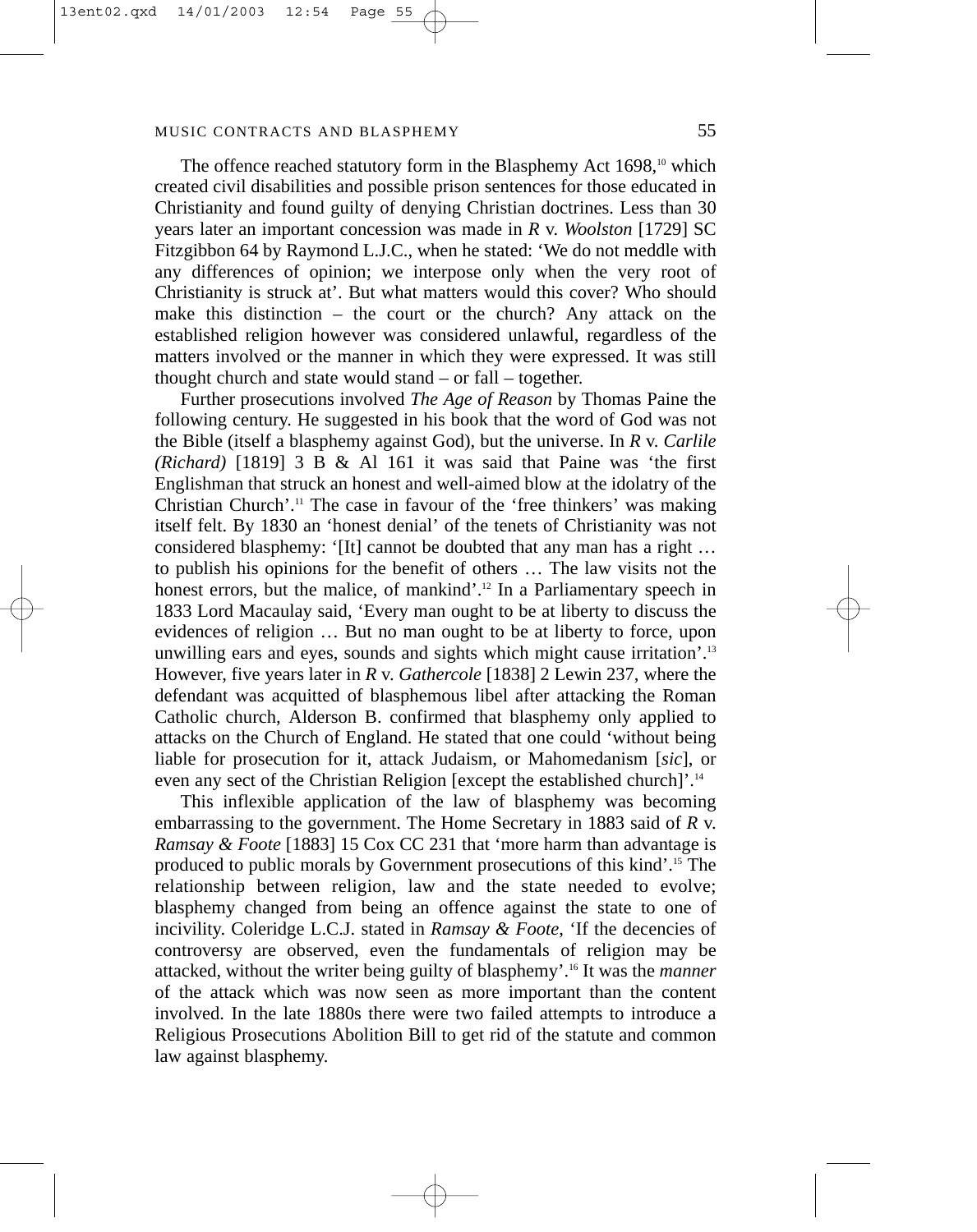# 56 ENTERTAINMENT LAW

#### **The Twentieth Century and Freedom of Expression**

It was held in *Bowman* v. *The Secular Society, Ltd.* [1917] AC 406 that views such as 'human conduct should be based upon natural knowledge, and not upon supernatural belief'17 were not unlawful. *R* v. *Gott* [1922] Cr App R 87 settled that 'offensiveness' in blasphemy cases was determined by the sensitivities of the community in general – an *objective* test. There was no further prosecution for over 50 years. During this period the Criminal Law Act 1967 abolished the long outmoded offences of the Blasphemy Act 1698,<sup>18</sup> and blasphemy became a purely common law matter. Lord Denning said 'we all thought it was obsolescent'.19 But it was resurrected in 1976 when Mary Whitehouse, practising Christian and general secretary of the National Viewers and Listeners Association, started a private prosecution of a poem which had appeared in a periodical newspaper aimed at the gay community. This was the first of a trinity of cases in the last quarter of the twentieth century involving creative publications which, together with a review by the Law Commission, constitute the modern era of the law of blasphemy in England. It is worth noting that a theme common to all three publications was the combination of elements of sexuality with religious narratives.

# *Gay News*

In 1976 the periodical *Gay News* published a poem by James Kirkup entitled 'The Love That Dares To Speak Its Name',<sup>20</sup> which was about the supposed sex life and homosexual activity of Jesus. In *R* v. *Lemon & Gay News Ltd.* [1979] 1 AER 898, the offence alleged was that the editor Denis Lemon and his fortnightly paper had 'unlawfully and wickedly published … a blasphemous libel concerning the Christian religion, namely an obscene poem … vilifying Christ in His life and His crucifixion'. King-Hamilton J. confirmed the use of the objective test given in *Gott*, and the jury found the defendants guilty by a  $10-2$  majority.<sup>21</sup> On appeal, the conviction was upheld. The House of Lords also approved, but only by a 3–2 majority. Although the minority was of the opinion that the prosecution had to show that there was a *subjective* intention to shock and arouse resentment among Christians, the majority held that it was sufficient the published material was *likely* to shock and arouse resentment. The published item would speak for itself in blasphemy prosecutions, and literary evidence was ruled inadmissible.22 But given the small target audience of this specialist publication, it seems doubtful that the offended Christians were protecting themselves from religious persecution. Lord Scarman described the offence as 'shackled by the chains of history'.23

The case then went before the European Commission of Human Rights ('the European Commission'), where it was asserted in *Gay News Ltd. &*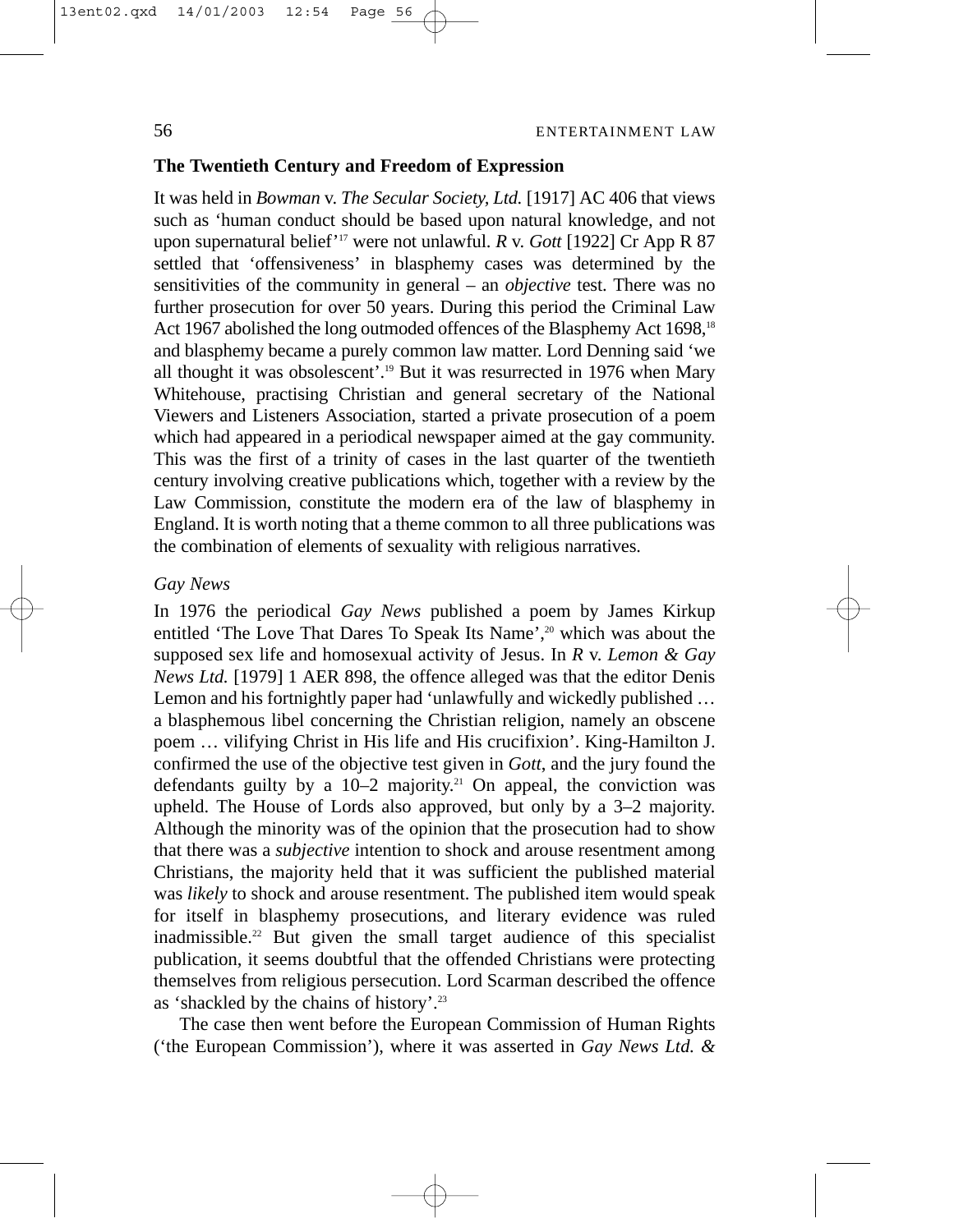*Lemon* v. *United Kingdom* [1982] 5 EHRR 123 that lack of clarity in the law of blasphemy meant the restrictions placed on the applicants' freedom of expression under the European Convention on Human Rights ('the ECHR') article 10 were not justifiable.<sup>24</sup> The European Commission rejected this argument, stating that the offence of blasphemy *was* sufficiently precise, its main purpose being the protection of citizens' right not to be offended in their religious feelings – a legitimate aim recognised by the ECHR. The restrictions in this instance were deemed 'necessary in a democratic society',<sup>25</sup> as well as proportionate: the attack in the poem was considered severe, the paper was on sale to the public, and persuasively the national courts had also held the work to be blasphemous. But the decision has been described as 'a setback in our progress to a rational and fair system of criminal liability'.26

In contrast to *Gay News*, when the film *Monty Python's Life of Brian* (which lampooned religious attitudes and Christianity in particular) was released in 1979, outraging sectors of the religious public, it was given a general distribution – and no prosecutions were subsequently brought (although 11 local authorities banned it and 28 gave it an 'XX' certificate).<sup>27</sup> Those who wanted to see it paid for a ticket and did so; those who did not, did not. In a postscript to the *Gay News* trial, in 1996 – the age of the world wide web – there was an attempt to bring a case of blasphemy against the Lesbian and Gay Christian Movement over a hypertext link on their internet site to the Kirkup poem. The Crown Prosecution Service eventually announced that no charges would be brought, as no evidence was found that the Movement had published the poem on its website.<sup>28</sup> The offending poem is now readily available to anyone who wishes to see it, has access to the internet and can use a search engine.<sup>29</sup> A charge of blasphemous libel was more recently referred to the Director of Public Prosecutions for consideration after Joan Bakewell recited part of the poem in an episode of her television series *Taboo*, broadcast on BBC2 on 12 December 2001.30 Also, on the 25th anniversary of the conviction of *Gay News* and its editor, the *Guardian* newspaper published three passages from Kirkup's poem.<sup>31</sup> It remains to be seen what action, if any, will be taken as a result of these publications.

# *The Law Commission*

In 1981 the Law Commission released its Working Paper.32 It suggested that the 'range of topics which are capable of causing offence to the feelings of any one of the numerous religious groups in this country is so wide that it would constitute an unprecedented curb on freedom of speech'.<sup>33</sup> Three basic defects in the law of blasphemy were highlighted. First, it was not certain enough to establish in advance whether a given publication would amount to an offence, but was a matter for a jury to decide based on their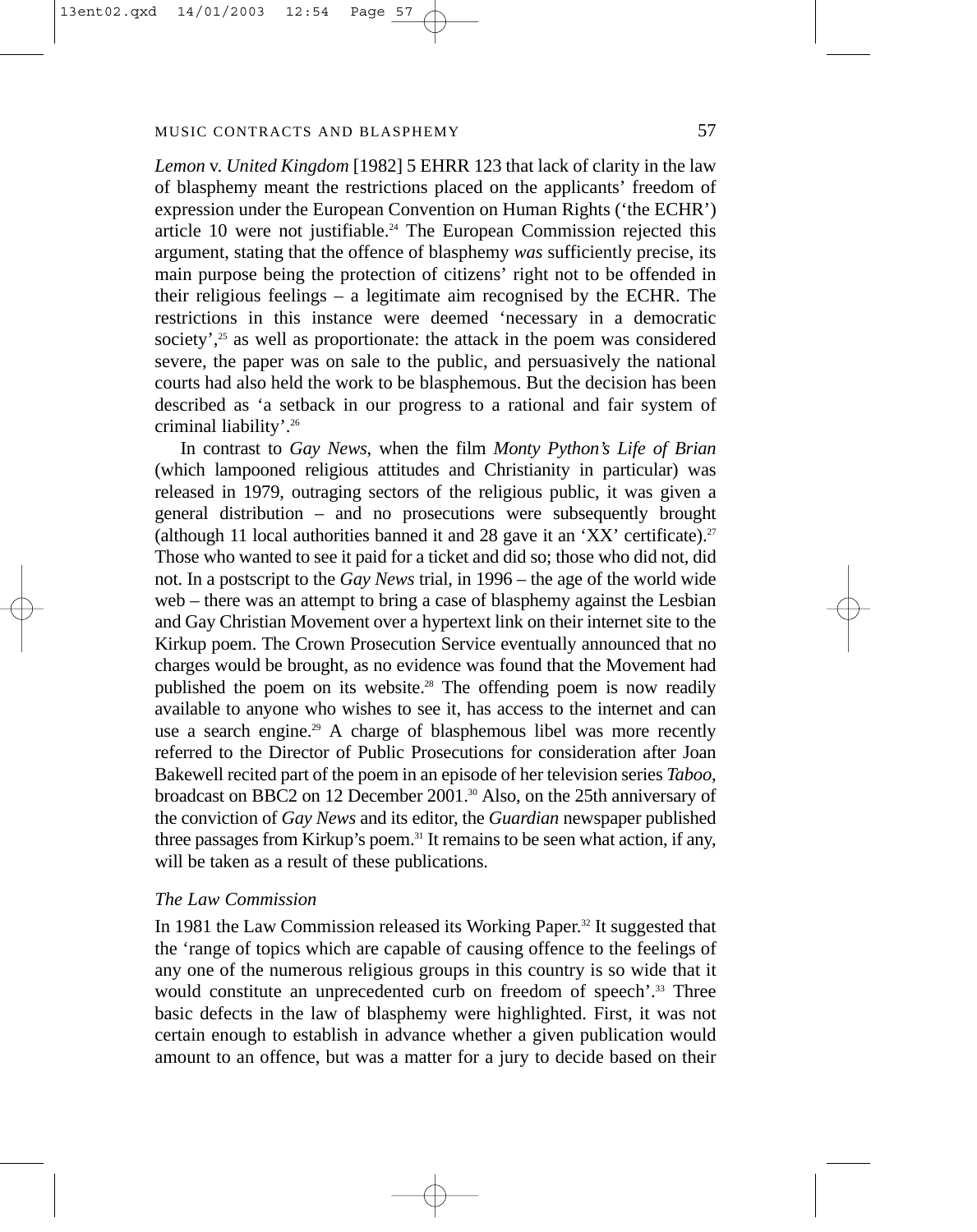interpretation of adjectives such as 'scurrilous', 'abusive' or 'offensive'. Second, the imposition of strict liability – whereby evidence from the author or publisher about the purpose of the offending work was inadmissible – was unduly hard on the defendant. Third, in a society that was both multireligious and secular, protection was given only to Christianity and the established church. The possibility of an offence involving the publication of matter likely to outrage or wound the feelings of religious groups was looked at, but it was thought that such an offence could become a weapon in the hands of more litigious groups. Further intolerance, interference and divisiveness could be encouraged as a result.

The Law Commission delivered its final report in 1985.<sup>34</sup> The majority decision was that the case in favour of creation of a new offence (insulting or outraging the feelings of adherents of any religion) to replace the current law was not justified. It was also suggested that 'where members of society have a multiplicity of faiths or none at all, it is invidious to single out that [Christian] religion … for protection'.35 The task of defining 'religion' so that it would encompass in a meaningful way disparate groups such as Anglicans, Rastafarians, Catholics, Scientologists, Jews and Moonies for such an offence was, in practical terms, not possible. As for the offence itself, there was 'no one agreed definition of blasphemy'.<sup>36</sup> The Law Commission recommended that blasphemy be abolished without replacement.

# *The Satanic Verses*

In 1989 an application for summonses against author Salman Rushdie and his publisher in respect of blasphemy offences relating to the book *The Satanic Verses* was refused.37 It was claimed the book contained a scurrilous attack on God, the supreme deity common to all major religions of the world,<sup>38</sup> including Islam and Christianity. One aspect of the alleged blasphemy was that the wives of Mohammed were described as whores in the book.39 On appeal in *R* v. *Chief Metropolitan Stipendiary Magistrate, ex parte Choudhury* [1991] 1 AER 306, the initial judgment was upheld – the law as it stood was clearly limited to Christianity only. Where the law was clear, the Court stated that it could not amend it due to a perceived anomaly or injustice, as it was for Parliament to change the law. In terms of the ECHR, the rights under articles 9 and  $14$  – freedom of religion<sup>40</sup> and prohibition of discrimination<sup>41</sup> respectively  $-$  did not necessitate a law for the protection of Islam, and it was held that such a development would violate the author's right of freedom of expression under article 10.42 This admission to freedom of expression was not made in the other two cases.

However, it was also pointed out that the right of all non-Christians to freedom from offensive attacks on their faith was being denied on the basis of religion, and so articles 9 and 14 *were* being violated. Also, article 10 did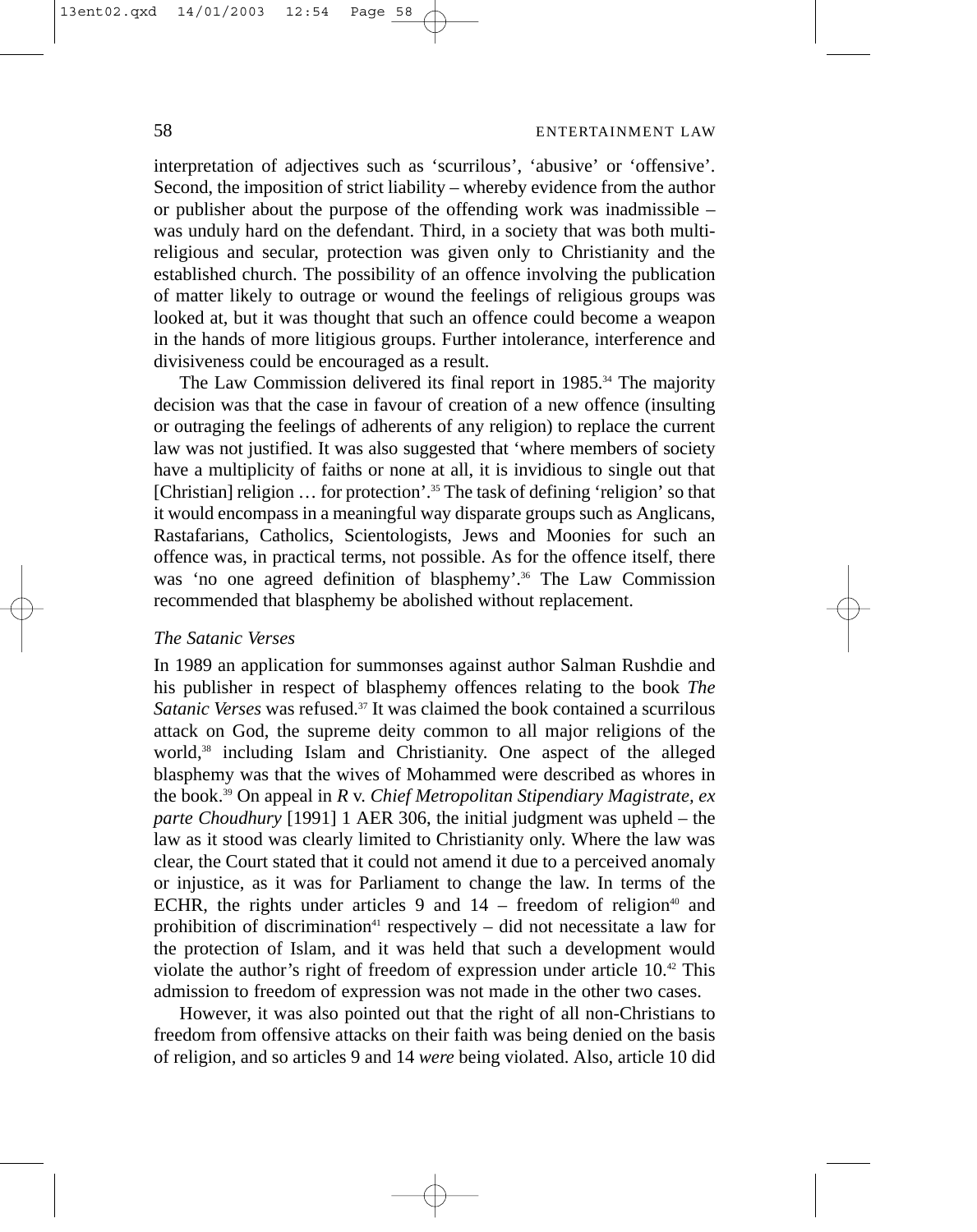not guarantee absolute freedom of expression: restrictions were available.<sup>43</sup> Watkins L.J. stated in *ex parte Choudhury* that 'Muslims have demonstrated against the book in the UK and … have been arrested and convicted of offences against public disorder'.44 It is arguable that this was *prima facie* a case for a restriction. The *fatwa* on Rushdie announced by Ayatollah Khomeini, spiritual and political leader of Iran at the time, was considered in England to be an unacceptable interference with freedom of expression – yet Rushdie's book had caused much offence to Muslims in England.45 Not only was Rushdie seen not to have been held accountable by the law, but it also gave him 24-hour protection. To the Muslim community this legal position appeared to be discriminatory.

The decision taken in *ex parte Choudhury* shows problems with both the nature and application of the offence. Judges had created the law of blasphemy and then attempted to shape and adapt the law to different conditions as time passed. Difficulties were likely to arise as the process continued. But legislating a suitable means of preventing insult or outrage to religious feelings which does not also place an unjustifiable limitation on the right of freedom of expression is not straightforward. There are some 'religions' that the passenger on the Clapham omnibus may deem it right and necessary in the public interest to condemn in no uncertain terms, regardless of how participants in those faiths might respond. Should a new law provide protection for such groups, no matter how potentially harmful they may be? Beliefs that thieves should have their hands cut off or adulterers executed should arguably be open to attack using the strongest language available. But it is not easy to balance unacceptable criticism of religion with freedom of expression in a way that is acceptable to all parties concerned.

#### *Visions of Ecstasy*

The most recent case involving blasphemy was *Wingrove* v. *United Kingdom* [1996] 24 EHRR 1, and involved an 18-minute video called *Visions of Ecstasy* by Nigel Wingrove, about the mystical visions of Saint Teresa of Avila.46 The video depicted erotic fantasies involving the crucified Christ. It was refused classification by the British Board of Film Classification ('the BBFC') due to its potential for offending religious feelings – a move which effectively banned it. Wingrove complained to the European Commission on the grounds that this violated his right of freedom of expression under article 10 of the ECHR. They agreed with him, ruling that this restriction was not necessary in a democratic society, and referred the case to the European Court of Human Rights ('the European Court'). They however disagreed with the European Commission and Wingrove, holding that the application of English law to prohibit distribution of the video *was* in this instance compatible with article 10. Because there was no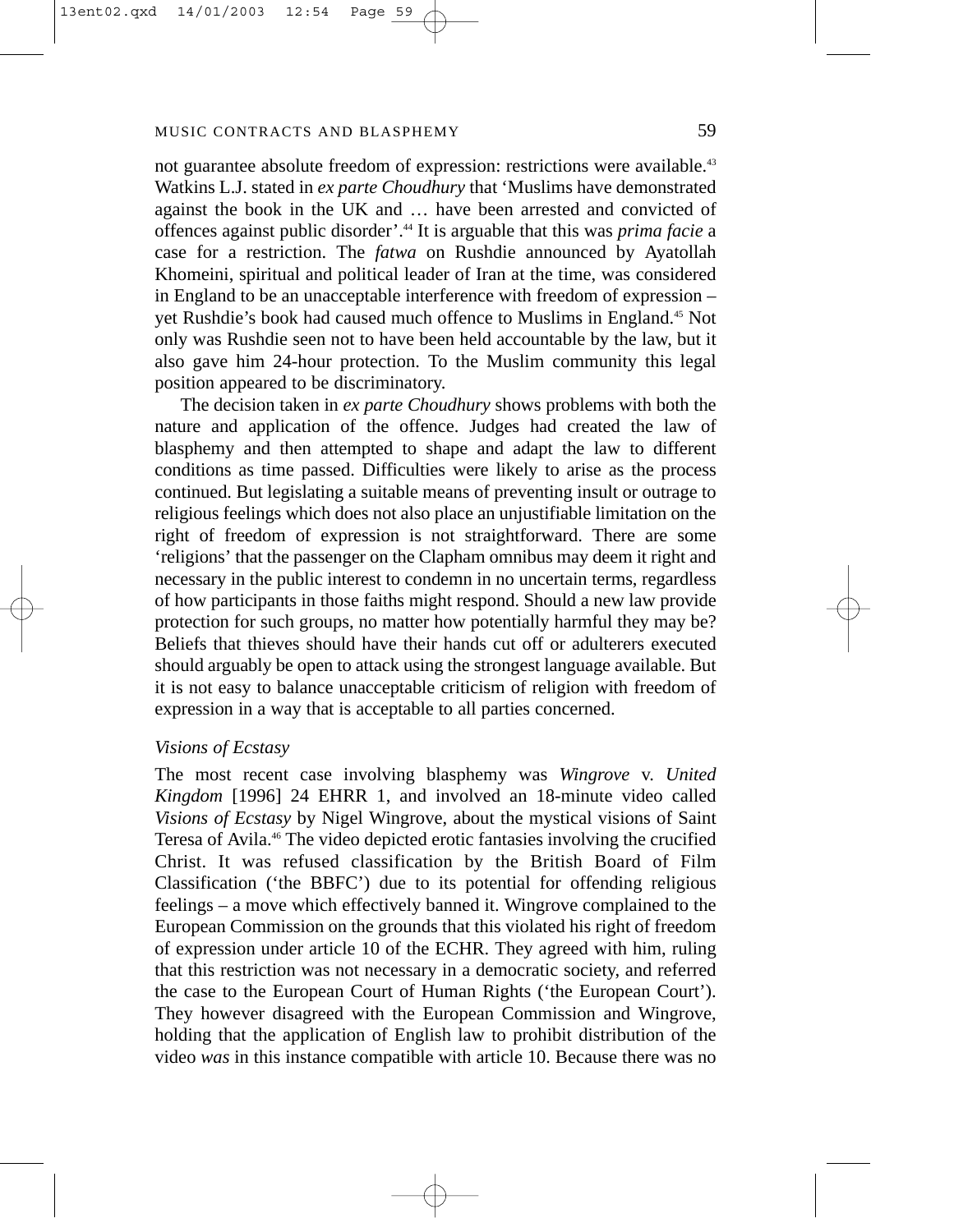pan-European consensus as to the significance of religion in society (or consistent treatment of blasphemy in the European civil law codes), individual member-states were in a better position than the European Court to decide the need for freedom of expression restrictions when it came to public morals, and in particular religion. A 'margin of appreciation' was left to national authorities in making such decisions.

This outcome mirrored that of the first European Union case of blasphemy a year earlier, *Otto-Preminger Institute* v. *Austria* [1995] 19 EHRR 34. A change in the English law was thus not required, and the offence was retained. When it came to religious feelings, restrictions on freedom of expression were acceptable to the European Court – even though the law applied only to Christianity. The law of blasphemy would not necessarily breach article 10 of the ECHR. But given that no objection had been made to the video at the time of the BBFC's refusal, the measures taken do appear disproportionate. Stopping a video being viewed privately because it might affront the religious beliefs of others is hard to reconcile with the concept of freedom of expression. If it is allowed to extend only to those matters which do not cause offence, then this restricted freedom is of little practical worth. It has since been suggested that 'the United Kingdom's attitude to blasphemy is institutionalised hypocrisy'.<sup>47</sup>

# **The Options**

In the seventeenth century the justification for the law of blasphemy in England was twofold: there was a moral responsibility to punish an insult to God, and it was in the public interest to uphold Christianity and overcome any bid to subvert it. Four hundred years later, however, the destruction of society is no longer envisaged because of an abusive attack on the established church. As Lord Lester has pointed out, 'The Church [itself] has not needed to invoke blasphemy law in modern times'.<sup>48</sup> That the law developed via judicial decision over time to give protection against abusive insults which did not include serious, well-reasoned critiques – which could be said to be far more damaging to a religion – indicates that, as the state has grown in strength and confidence over the centuries, it has become more relaxed in its application of a unified church-state authority. But should the privileged position of the established church continue? There are a number of options:

- 1. Maintain the status quo leave the law as it currently stands.
- 2. Extend blasphemy to include all religions.
- 3. Abolish the law without replacement.
- 4. Monitor the effect of incorporating the ECHR into English law via the Human Rights Act 1998.<sup>49</sup>
- 5. Introduce a new offence of incitement to religious hatred.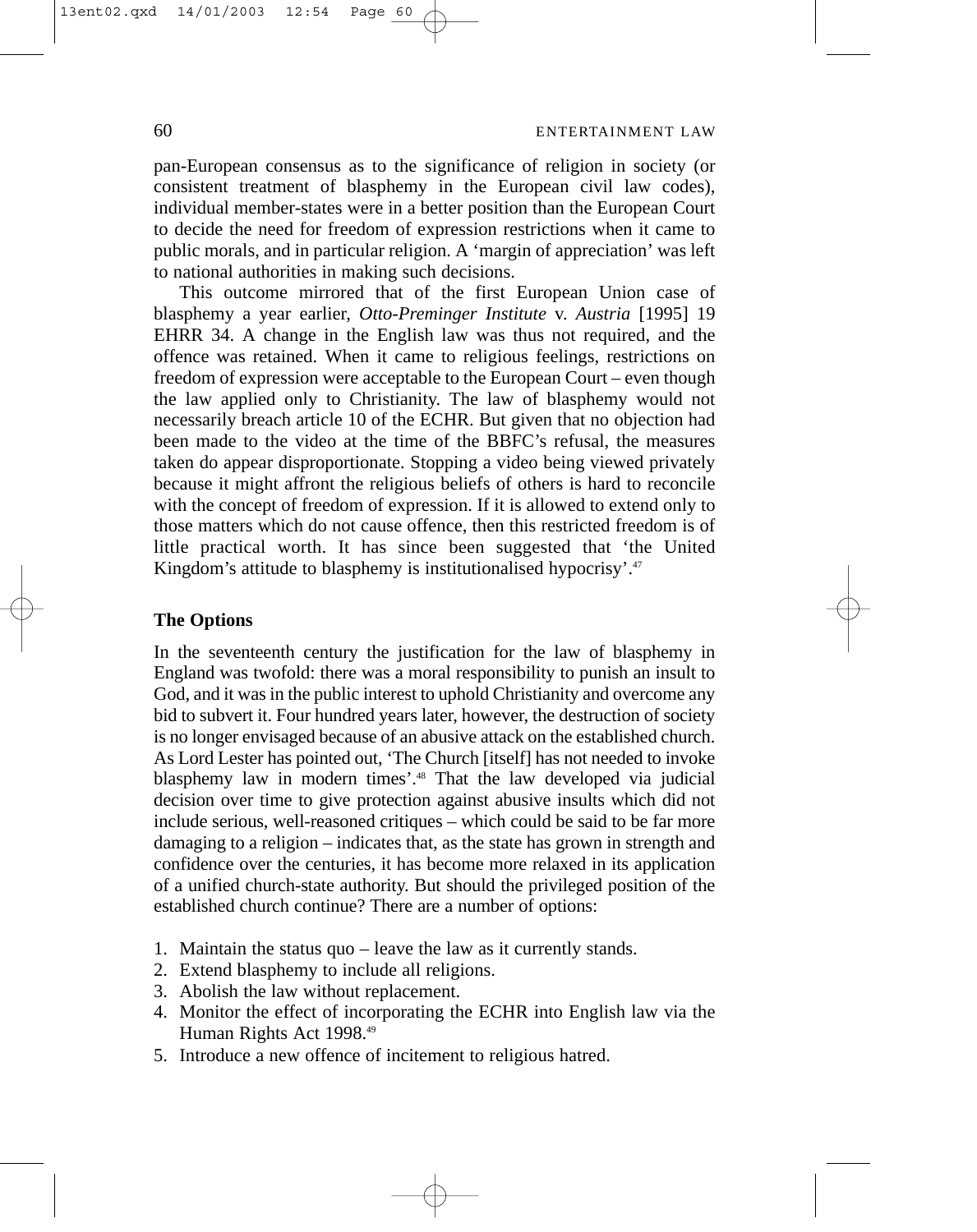Each option has problems. Maintaining the current legal position is inequitable; extending the current law to encompass all faiths would not be straightforward in practice; abolition without replacement may be contrary to articles 9 and 14 of the ECHR; and a wait-and-see approach in respect of the Human Rights Act will involve expensive and time-consuming litigation. The introduction of a new offence prohibiting incitement to religious hatred along lines similar to those already in place in Northern Ireland, $5<sup>0</sup>$  and similar in form to current racial hatred provisions in the Public Order Act 1986, would not be without difficulty either (in respect of defining 'religion'), but it would bring the government more clearly into line with United Nations obligations which provide: 'Any advocacy of national, racial or religious hatred that constitutes incitement to discrimination, hostility or violence shall be prohibited by law'.<sup>51</sup>

There was an unsuccessful attempt by Lord Willis to abolish the offence with his Blasphemy Bill in 1978, during which he pointed out there was 'a whole series of twentieth century statutes and cases involving offences which would previously have been prosecuted as blasphemy but which can now be prosecuted as obscenity, indecency, incitement to racial hatred, or conduct likely to cause a breach of the peace'.52 More recent attempts to get rid of the law of blasphemy have also proved fruitless: Tony Benn's attempted Private Member's Bill in 1989 was lost, and the Bill for the abolition of the offence tabled by Lord Avebury failed in 1995, when the government made it clear they did not intend to change the law. They subsequently suggested that 'the Christian faith … no longer relies on [the law of blasphemy], preferring to recognise that the strength of their own belief is the best armour against mockers and blasphemers'.<sup>53</sup> Then in 1997, then-Home Secretary Jack Straw indicated to the Home Affairs Select Committee that the extension of the law of blasphemy to other religions would be appropriate – but that it may not be the most effective direction in which to head.<sup>54</sup>

Paul Kearns, who has recently written a number of articles on the law of blasphemy in relation to art,<sup>55</sup> characterises the ongoing debate as a clash between thought and belief: '[The] protection of both art and a minority religion in England should be founded on a more comprehensive … analysis than is currently revealed in legal practice'.56 He also suggests that, although there is a defence in the Obscene Publications Act 1959 which provides that a person shall not be convicted where it is proved that publication of the article was justified as being for the 'public good', $57$  there is no such protection offered by the law in respect of blasphemy. In his opinion, there should be an artistic merit defence available whenever creative works are involved.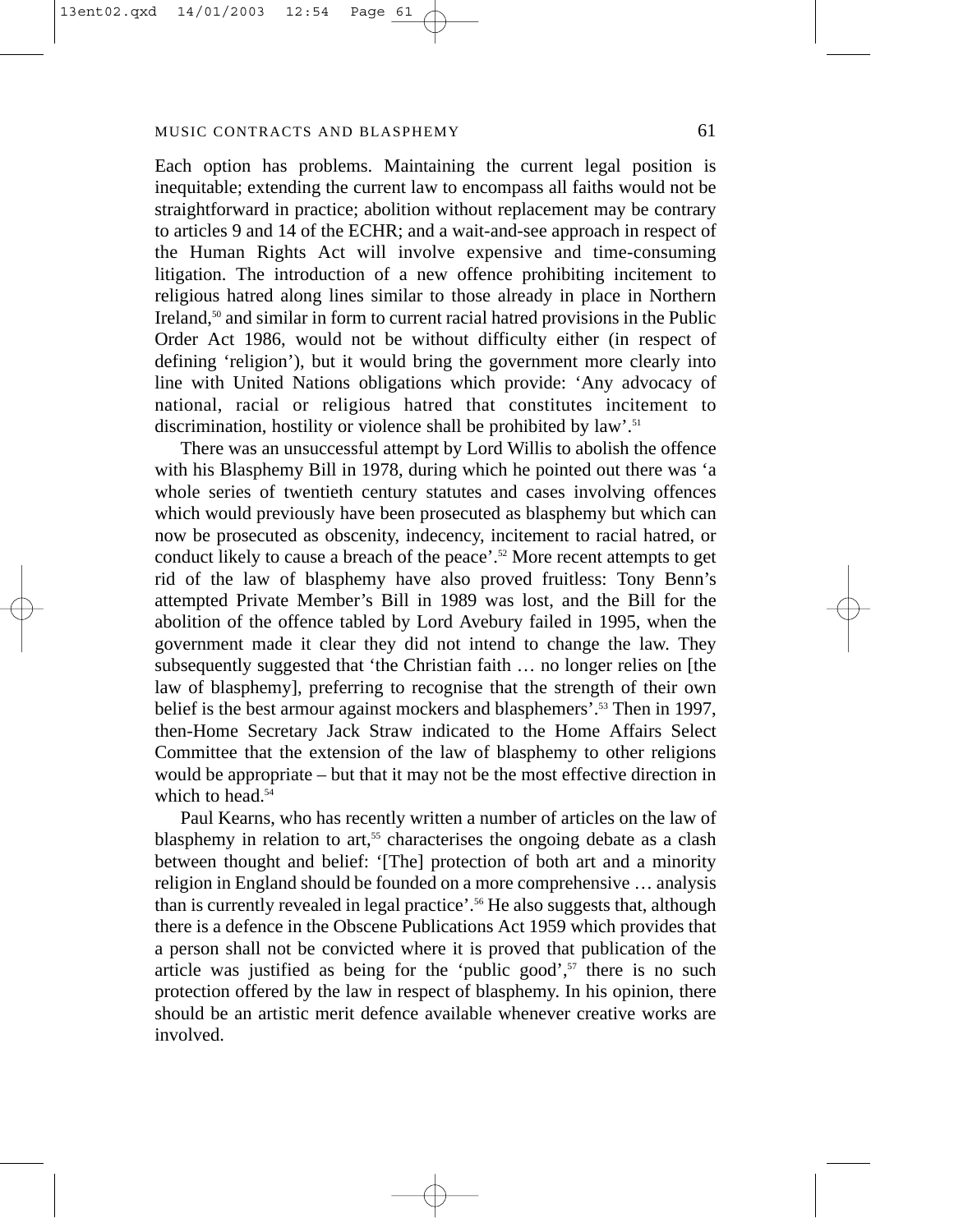# **Post-11 September**

The likelihood of change in the law of blasphemy now seems to have increased in the wake of the events of 11 September 2001. In November 2001, Home Secretary David Blunkett told the Commons Human Rights Committee, 'there will come a time when it will be appropriate for the blasphemy law to find its place in history'.<sup>58</sup> Its repeal had been considered by the Home Office in the Prevention of Terrorism Bill (itself a direct response to the US hijackings), but it was decided that legislation on religious matters was not within its scope. Lord Avebury, however, has once again introduced a Private Member's Bill with this object in mind. The Religious Offences Bill received its second reading on 30 January 2002.59 During debate in the House of Lords, Lord Ahmed said, 'It is imperative that we amend our laws so that they are relevant to the multi-religious Britain of today'.<sup>60</sup> The Bishop of Birmingham has also commented in the House of Lords: 'The present state of the law, which is to offer protection to one religion, is plainly indefensible … The view of the bishops of the Church of England is that if there is satisfactory and plainly effective legislation against religious hatred, then the law against blasphemy can go'.61 The House of Lords has since announced the appointment of a select committee to consider the amendment or abolition of certain religious laws, in particular blasphemy.<sup>62</sup>

There are those who suggest that it might not be a good thing to change the current position: 'To some, the blasphemy laws represent an anachronism, but their repeal … would erode the unseen foundations upon which our society is built'.<sup>63</sup> But this position seems hard to support given its limitation to the Church of England in what is now a multi-faith environment. The majority of commentators are of the opinion that the law of blasphemy has become obsolete, and it should not be widened so that other faiths may be included: 'Rather than trying to improve on an antiquated law, it is better to abolish it and look at new ways of safeguarding the rights of religious minorities'.64 In terms of freedom of expression, 'Parliament should not make the courts of law arbiters of what is right, wrong or acceptable in the area of religious or philosophical controversy. These debates should take place in newspapers, tv and radio programmes, pulpits and public platforms. Criminal law should protect the citizens, not ideas'.65 The Law Society's Criminal Law Committee has also commented in favour of abolishing blasphemy:

You would have to extend it to all types of speech and behaviour touching on religious issues. Offences governing incitement to racial hatred, and public disorder, provide adequate protection. As a profession, we should be saying that this is the way forward rather than harking back to ancient, less flexible laws.<sup>66</sup>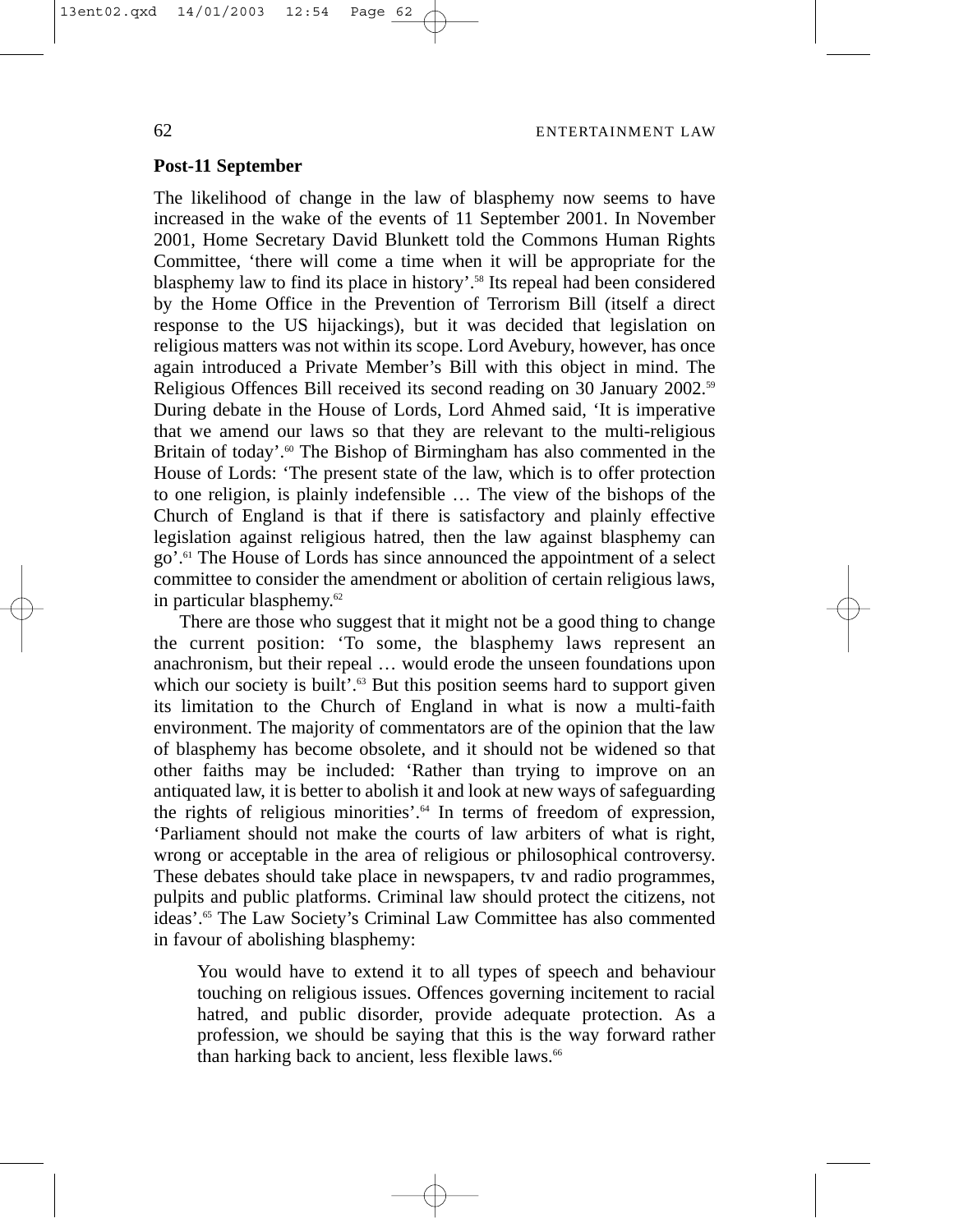There are significant numbers of people in England who are aligned with non-Anglican and non-Christian faiths, or who are non-religious. The Church of England's average attendance on a Sunday is presently seven *per cent* of the English population.<sup>67</sup> Although the law of blasphemy has been held not to contravene the ECHR, it seems contrary to the spirit of equal protection under the law. Either a law of blasphemy for all religions or no such law at all may be defensible positions, but anything in-between is arguably discriminatory, and so has no place in a modern pluralist society. Given the history of the offence and current related legislation, there are other means available for protecting religious beliefs which are more suitable, and more effective, in today's England. The time has come for the law of blasphemy to be abolished.

#### **Blasphemy and Music**

The first case of note occurred in 1978, when Small Wonder Records released the EP *The Feeding of the 5,000* by Crass. The opening track, 'Reality Asylum', was replaced by a three-minute silence, due to objections from employees of the pressing plant in Ireland which was making the product. This track dealt with the band's view that religion was being used as a means of sexual oppression. The following year Crass re-released it as a single on their own label, at which point they were interviewed by the police and subsequently advised that a charge of criminal blasphemy was to be referred to the Director of Public Prosecutions.68 The case was later dropped, although at the time record shops were advised that they risked prosecution if they stocked Crass product.<sup>69</sup> In March 2001 Mute Records released the compilation album, *25 Years of Rough Trade Shops*, which included the Crass track: no blasphemy enquiries appear to have been made by the authorities this time.

There have been occasional further releases reported due to their blasphemous nature. Advertisements for the 1988 Christian Death album *Sex, Drugs and Jesus Christ* were censored in the English music press, the band had their tour curtailed and the album release was extensively banned.70 They were considered blasphemous, although the band saw themselves as pro-Christian; their point was that the organised Christian churches had betrayed the message of Christ.<sup>71</sup> Newspapers refused to run advertisements for the Depeche Mode single 'Personal Jesus' in 1989, because they did not want to cause offence.<sup>72</sup> British clergy attempted to have a Creaming Jesus concert cancelled in 1990; the Sussex Board of Social Responsibility called the band 'blasphemous' and 'disgusting'.73 The band James claimed in 1992 that Channel 4 prevented them performing the song 'Live a Life of Love' on the *Jonathan Ross Show* because it was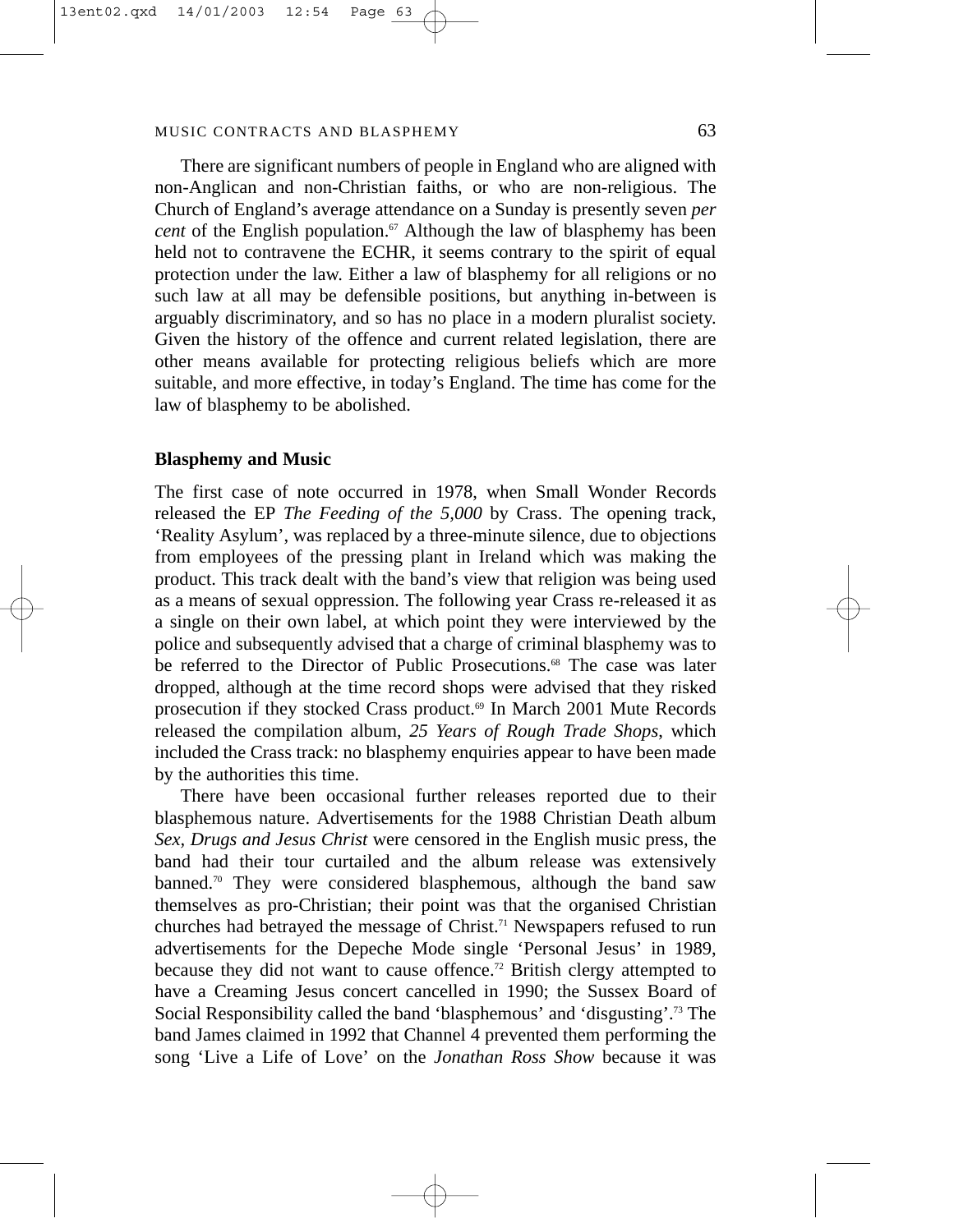blasphemous.74 In 1994 the MP for Selby instigated blasphemy proceedings in respect of the song 'So My Soul Can Sing' by Jackie Leven.75 A concertgoer was arrested leaving a Cradle of Filth concert in 1998, for wearing the band's 'Jesus is a cunt' t-shirt; the case was dismissed prior to going to court, as it was not considered to be in the public interest by the Crown Prosecution Service. That same year the band's former drummer was arrested in Dover for wearing the shirt.<sup>76</sup>

It has been suggested that Christians have now re-thought their position in terms of legal proceedings in such instances: they feel that prosecution merely publicises the material, and thus harms their position more than it helps.<sup>77</sup> Even so, these cases of censorship involving music mixed with religious elements illustrate the continuing effect of the threat of blasphemy proceedings when artist and company alike consider releasing product to the public. But as Marc Marot, Managing Director of Island Records said in 1991, 'the potential to be offended is one of the prices we pay for a free society'.<sup>78</sup>

# **Blasphemy in Music Contracts**

Blasphemy appears to have originally appeared in music contracts as an additional means of protection for the companies: liability for material submitted by artists which was released and subsequently found to be of a blasphemous nature would thus rest with the artists themselves. In terms of non-release of material due to a company invoking its blasphemy warranty, no such case has been identified by the author. Martin Cloonan has suggested that a form of 'prior restraint' at the point of production may be frequent, but goes unreported.79 It is essentially an 'in-house' battle within a company, between artistic expression and commercial expediency, and the company will release product according to what they believe will be acceptable to the public. As discussed above however, there are reported examples of artists being censored due to alleged blasphemy, notably Crass in 1978.

Cloonan also notes that a warranty in respect of blasphemy would enable a company either not to market the artist's material, or to rely on this warranty if problems arise after release, should the material submitted by the artists be considered blasphemous.<sup>80</sup> Legal action often works its way back from the retailer selling the material to the company releasing it, and those involved at each stage would want to protect their own positions – which such a warranty enables. In other words, the responsibility would ultimately rest with the artist. But if the artist is established, the fact that their loyal following ensures profit means that the company may be more inclined to take a chance with a release. Being a business, it is perhaps not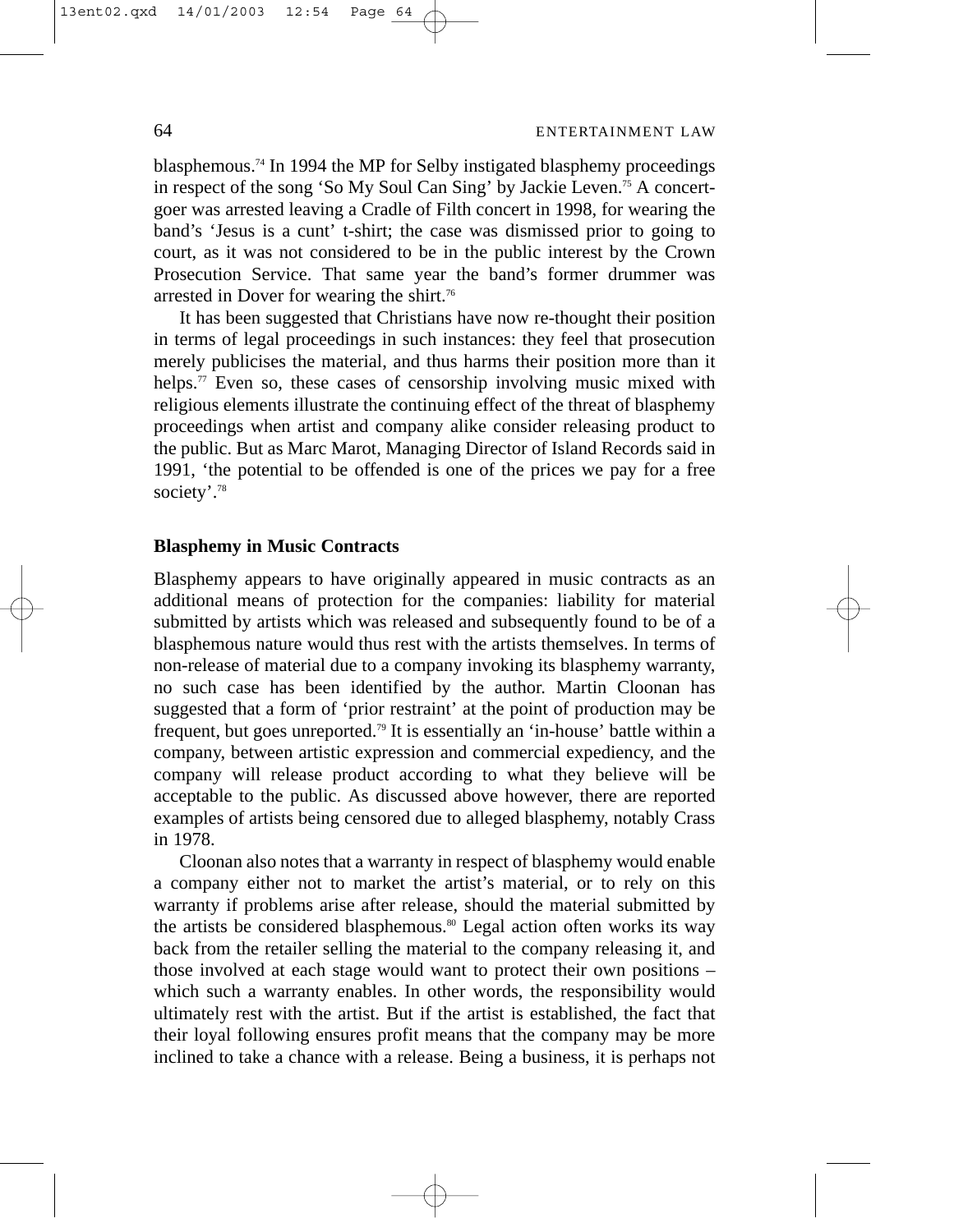surprising to note that the music industry is inspired more by market forces than artistic expression.

Internationally there are currently five 'major' music companies: BMG, EMI, Sony, Universal and Warner. All operate in England. As with other forms of commerce, globalisation has led to a situation where the major companies now have similar contracts to each other.81 Current media law texts state that it is standard practice to include in recording and music publishing contracts a warranty by the composer or artist that their work will not be obscene, blasphemous or defamatory of anyone.<sup>82</sup> *The Encyclopaedia of Forms and Precedents* also suggests that in such agreements the services of the composer or artist 'shall not be obscene, blasphemous or defamatory of any person'.83

The Legal and Business Affairs departments for the record and publishing divisions of each of the five 'major' music companies all confirm however that they no longer mention blasphemy in the standard form contracts. The following wording is representative of what is actually presently used by companies in their standard contracts, in respect of this warranty: 84

# *Recording Contracts:*

None of the titles embodied in any of the material hereunder nor any arrangement or adaptation thereof shall infringe or give rise to any claim or infringement of the copyright or any other rights of any third party nor be criminally obscene nor defamatory of any person, firm or company.

# *Publishing Contracts:*

The writer hereby warrants and represents that the compositions are and will be neither criminally obscene nor defamatory and do not and will not infringe the copyright or other rights of any third party.

Although none of the 'major' companies utilise the blasphemy warranty in their music contracts anymore, there appears to be no definitive point when it fell out of favour. The *Gay News* trial would have brought with it the realisation that blasphemy was still a criminal offence, and accordingly its inclusion at that time as a 'boiler plate' clause to protect the position of companies is not surprising. Then with *The Satanic Verses* it became clear that its application was both archaic and discriminatory, as well as contrary to artistic freedom of expression. This could be when its usage started to decline.

The initial shift may have been brought about by an artist's legal representative questioning the relevance of it, leading to negotiation on the point, and it being dropped from the contract. Standard warranties are not often dealt with in this manner, however. It is perhaps more likely that one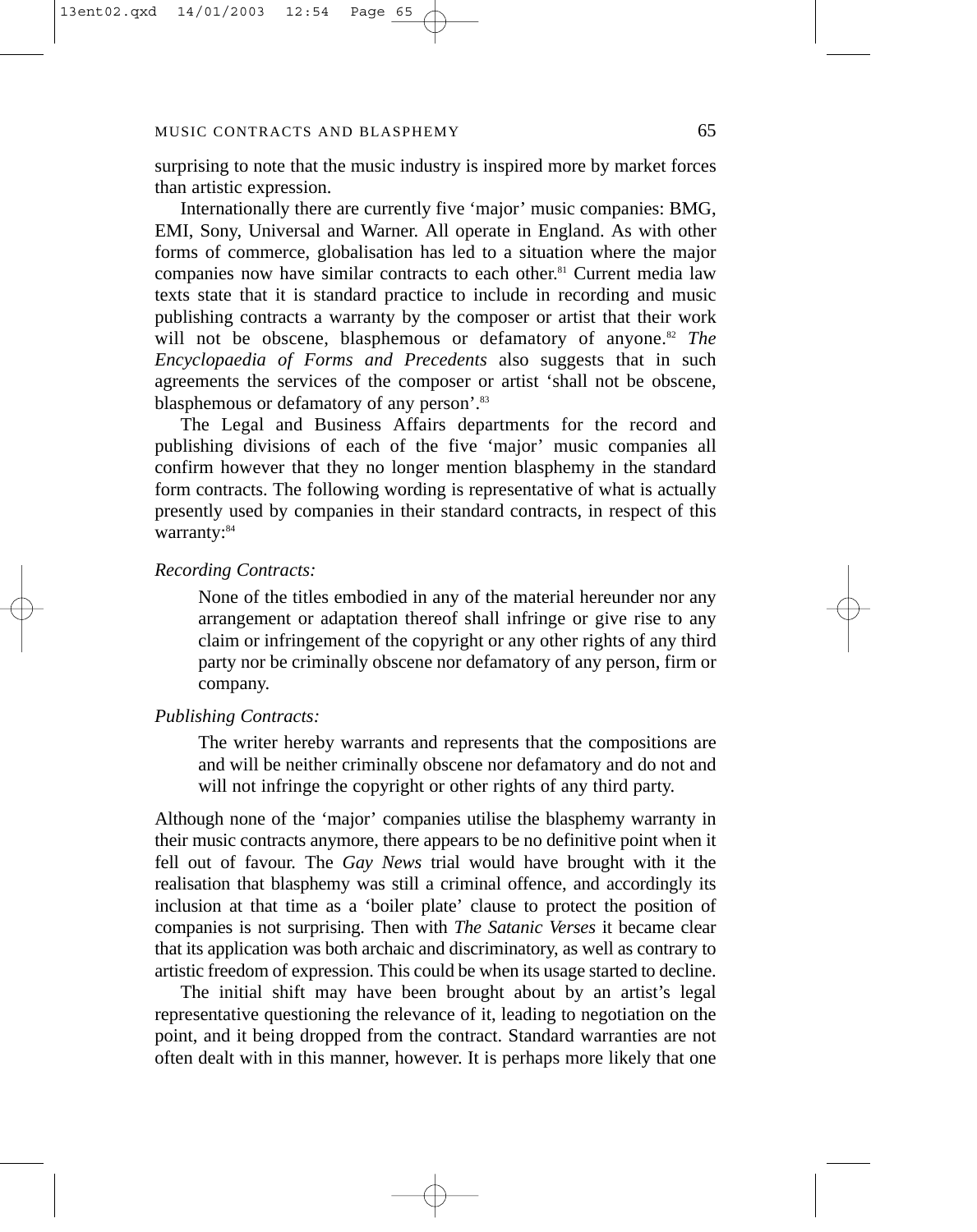# 66 ENTERTAINMENT LAW

or more of the 'major' companies decided it was outmoded and removed it themselves to circumvent future argument. From here it is a short step to blasphemy being dropped from the company's standard form contract. Then, as contracts have a way of 'doing the rounds', with alterations being picked up and incorporated by other companies, it became standard industry practice over time. That its removal was an overtly conscious effort seems doubtful, as the music business has traditionally been more likely to focus its operational decision-making on commercial practicalities, before artistic considerations such as freedom of expression were taken into account.

The introduction into English law of the ECHR has had no effect on standard form music contracts of the 'major' companies. So far, little practical notice at all appears to have been taken of the legislation by the music business. Some companies contacted made the point that contractual alterations usually happened for commercial reasons, but there could be a 'trickle down' effect as human rights case law develops in England. They also stressed the ongoing nature of their relationship with an artist or composer, and how artistic expression was at the root of their business, so it was in everyone's interest to support their freedom in this regard.

Blasphemy seems to have slipped out of usage as a warranty over the past two decades due to a perceived lack of relevance both to contemporary contractual relationships and to modern life. The net effect is that the industry position has now become more closely aligned with the spirit of the ECHR than it was previously, due to this example of artistic inhibition of expression and discrimination being eliminated from music contracts. But this development seems to have been somewhat coincidental, and what has been given with one hand (removal of the blasphemy warranty, leading to increased freedom of expression and non-discrimination) may have already been taken by the other (the new and more wide-ranging warranty in respect of 'rights of any third party'). Certainly the record and music publishing companies appear happy with this current 'catch all' version of the warranty. This small phrase is broadly drafted and casts its net wide – and its scope appears virtually limitless. In terms of rights guaranteed by the ECHR, the Human Rights Act and the proposed Religious Offences Bill, any legal difficulties of a religious nature arising with material released would now be covered by the updated and all-encompassing 'rights of any third party', and the contractual position of the companies would remain secure while the artist would still be held liable.

# **Conclusion**

Originally created in seventeenth-century England to help keep the peace within the kingdom, protection from blasphemy is no longer required by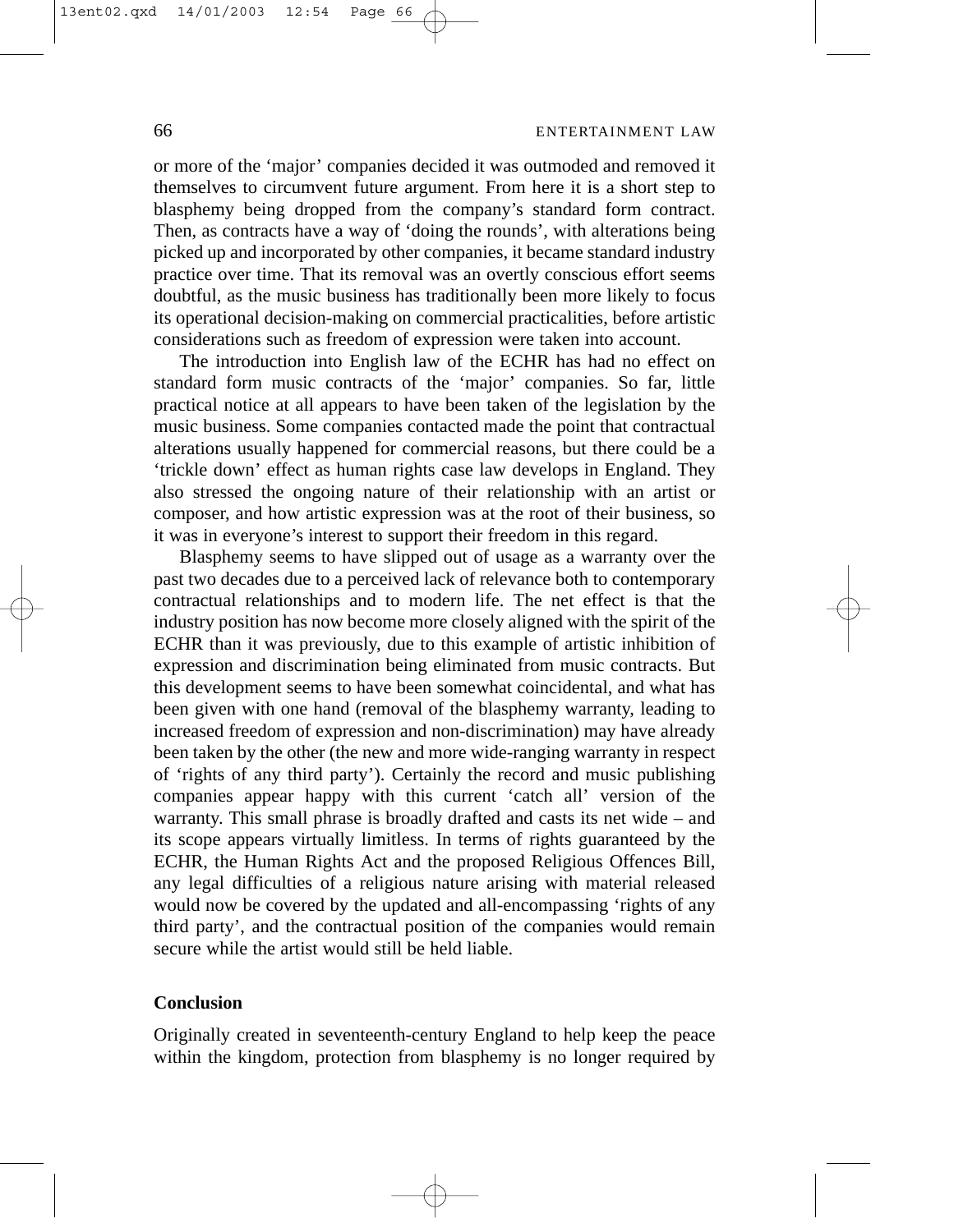either the state or the general population. But from the historical struggle for freedom of thought, through to modern artistic freedom of expression, reaction from religious quarters has never been far away. At each turn, the definition of blasphemy has shed old, or taken on new, shades of meaning, which over time have made it difficult to deal with. The present legal situation in England has been described as 'an inherent contradiction (protecting a faith in a secular land) within another inherent contradiction (protecting the Christian faith in a multi-faith land)'.85

The law of blasphemy was brought out of retirement in 1976 by a small lobby with strong religious convictions, at a point when there had been no prosecution for the offence brought in over half a century. It resulted in the successful prosecution of a periodical and its editor for a poem they published. Over 25 years later, excerpts from the offending poem have been broadcast by a national television station and published in a national newspaper (both within the last year).<sup>86</sup> The law has not been amended in the intervening years and these publications have yet to be prosecuted. The attempt to prosecute Salman Rushdie and his publisher for blasphemy ultimately failed in 1991, because Islam was deemed not to be covered by the legal definition as it had been judicially developed: it was held to apply to the Church of England only. Along with the 1996 banning of a video depicting the visions of Saint Teresa, these three cases all involve the linking of elements of religious narrative and sexuality, and it is this which appears to have contributed in large measure to the ensuing proceedings in each case.

The case law generated by these publications suggests the European Court is willing to uphold restrictions on freedom of expression when it comes to blasphemy in England. Such limitation would be considered unconstitutional under the First Amendment in the  $US$ .<sup>87</sup> It is perhaps worth asking whose religious feelings have been offended, and how representative they are of society in general. In the light of Muslim reaction to *The Satanic Verses*, the archaic character and inequitable application of the law as it stands is very clear. Even Christian supporters of the law cannot find it easy to defend its limitation to the Church of England. English law upholds freedom of expression, and English society is now multi-faith, multiracial and multicultural – a place where other people's opinions need to be tolerated more than they may have been in the past. In this environment a workable relationship between the state, law and religion requires increased tolerance from, and towards, all sections of the community. There is no room for an anachronistic law that both discriminates against members of that community and unduly inhibits their freedom of expression. The law of blasphemy should therefore be abolished without replacement. Parliament alone has the power to effect this abolition. Since the events of 11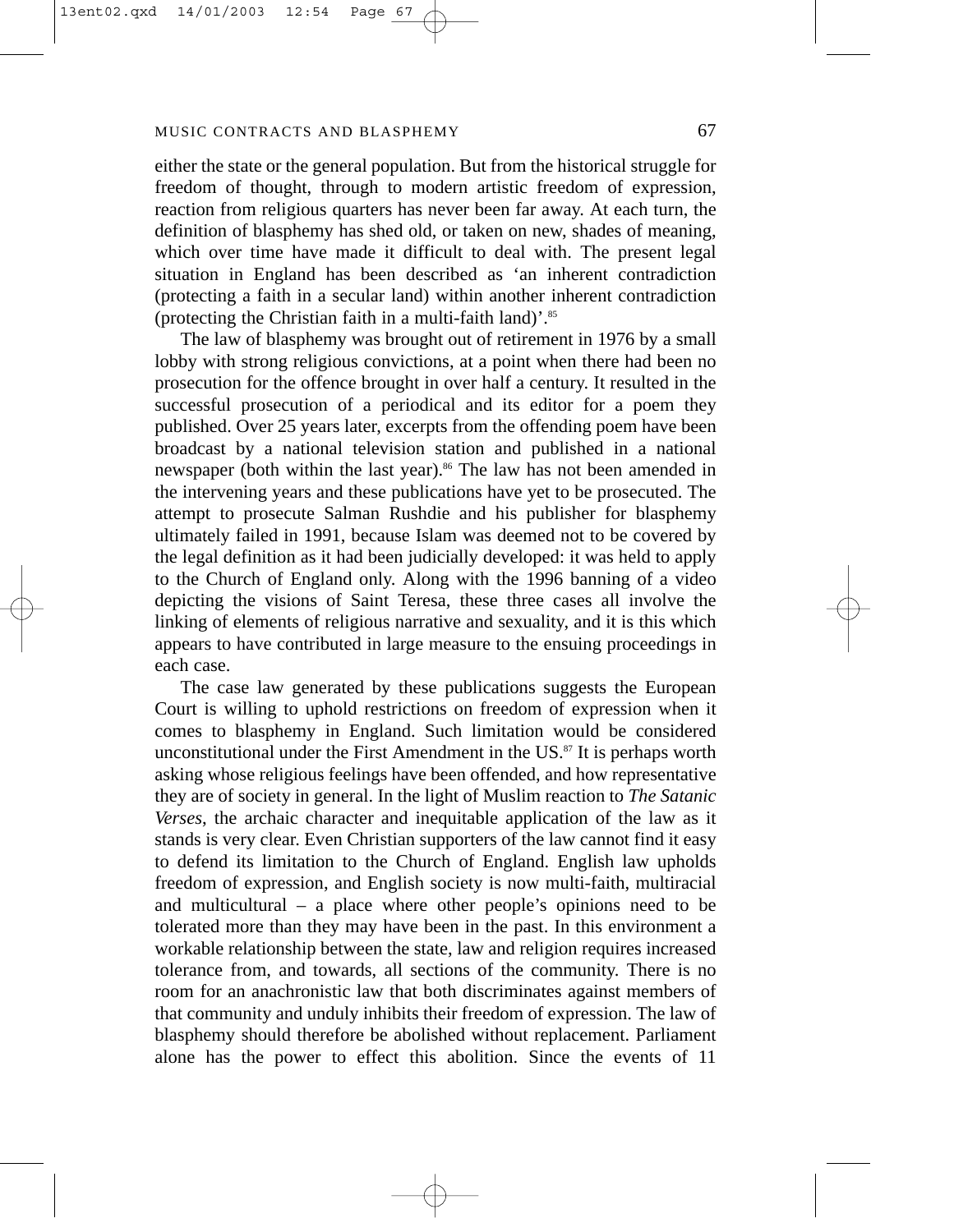September 2001 there has been renewed impetus to address the state of blasphemy law in England. This impetus presently takes the form of the Religious Offences Bill. The Church of England has given conditional approval to its repeal, and the current Home Secretary has voiced his support as well. It is hopefully only a question of time before this arcane offence is consigned to its rightful place in the annals of English law.

It should however be remembered that blasphemy remains a criminal offence in England today. It may seem unlikely, given the post-11 September climate of greater cultural and religious awareness and the current mood for legislative change, that any charge of blasphemy would be brought against an artist, but legal representatives of music companies and artists alike must be aware that it is still a crime (as well as a 'sin'), and advise their respective clients appropriately. They should familiarise themselves not only with the relevant areas of the ECHR and Human Rights Act, but also with any further new legislation which may be brought into effect in place of blasphemy, such as religious hatred offences. Although it remains a crime, the 'major' record and music publishing companies no longer make use of the archaic and discriminatory blasphemy warranty in their contracts. They have in this respect managed to position themselves in a way that demonstrates their support of artistic expression and non-discrimination. This benefits both companies and artists in the sense that it helps keep the ongoing relationship between them running smoothly. It benefits the companies in particular because they can show how supportive they are of their artists' material without having lost contractual ground. The actual motives of the music business may in fact be primarily profit-orientated, but when it comes to freedom of expression and modern music contracts they have got one thing right: there is no place for blasphemy anymore.

#### NOTES

1. *The Bible* (Authorised King James Version), Exodus 21:7.

3. *Encyclopaedia Britannica*, www.britannica.com/eb/article?eu=15818, last accessed 17 September 2002.

- 5. *Catholic Encyclopaedia*, www.newadvent.org/cathen/02595a.htm, last accessed 17 September 2002.
- 6. *The Concise Oxford Dictionary*.
- 7. Ibid.
- 8. Lord Hailsham of St Marylebone (ed.), *Criminal Law, Evidence and Procedure*, Vol.11(1), fourth edn. (London: Butterworths, 1990), para.348.
- 9. W.S. Holdsworth, *A History of English Law*, Vol.VIII, second edn. (London: Methuen, 1937), 406.
- 10. 9 & 10 Will III, c.132. No prosecution was ever brought under this Act.
- 11. Carlile, quoted in N. Walter, *Blasphemy in Britain* (London: Rationalist Press Association, 1977), 3. Carlile was a bookseller, publisher and early defender of freedom of the press.

<sup>2.</sup> Ibid., John 19:7.

<sup>4.</sup> Ibid.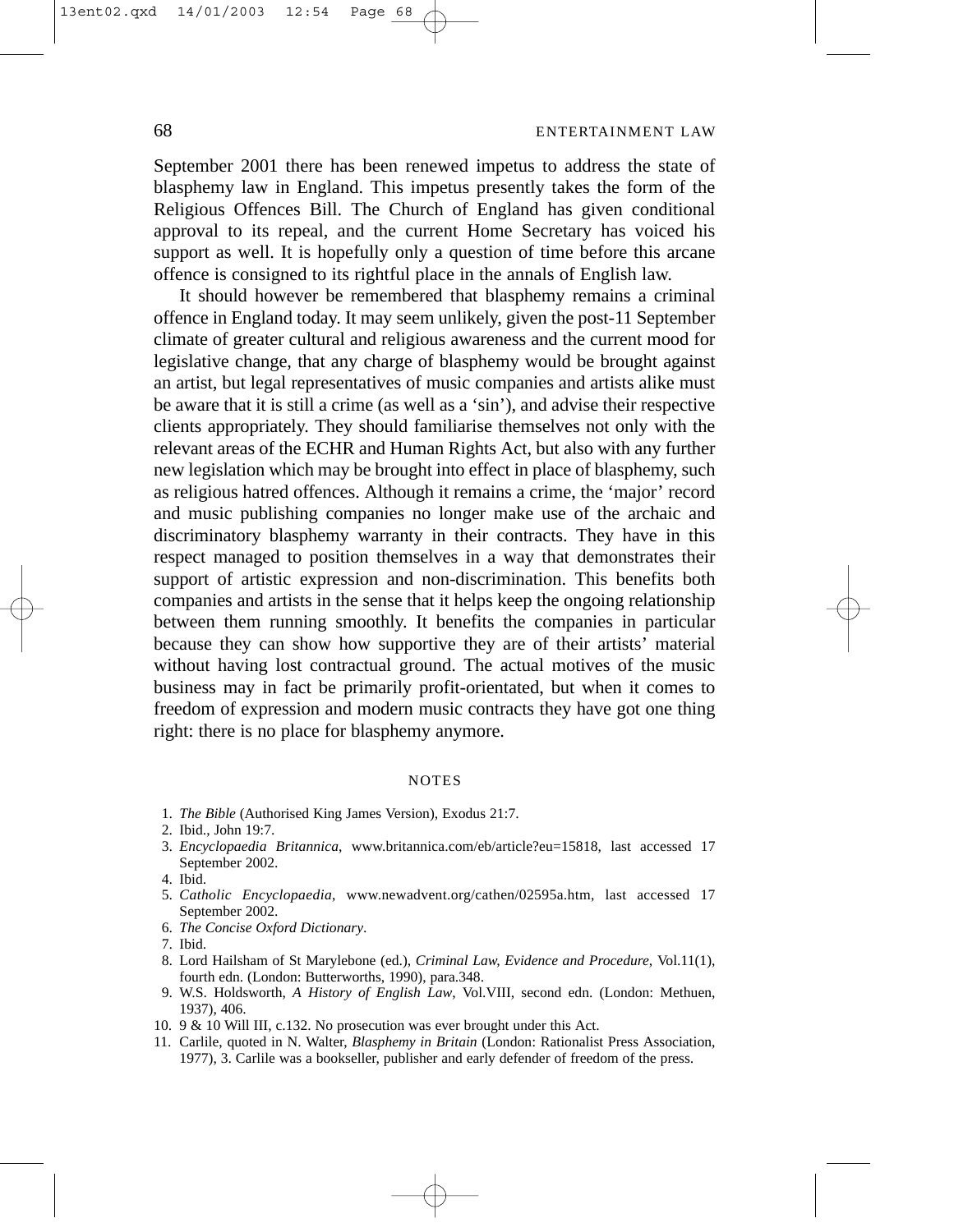### MUSIC CONTRACTS AND BLASPHEMY 69

- 12. T. Starkie, *A Treatise on the Law of Slander and Libel and of Malicious Prosecutions,* second edn. (sine loco: Clarke, 1830), 559 at 600; cited by Holdsworth (note 9), 415.
- 13. Cited in C. Kenny, 'The Evolution of the Law of Blasphemy', *Cambridge Law Journal* 1/2 (1922), 127 at 135.
- 14. *R* v. *Gathercole* [1838] 2 Lewin 237, 254.
- 15. William Harcourt, quoted in Walter (note 11), 5. A private action had to be instigated in this case.
- 16. *R* v. *Ramsay & Foote* [1883] 15 Cox CC 231, 238.
- 17. *Bowman* v. *The Secular Society, Ltd.* [1917] AC 406, 407.
- 18. Criminal Law Act 1967, s.13 and sch.4.
- 19. Lord Denning, *Landmarks in the Law* (London: Butterworths, 1984), 301.
- 20. *Gay News* 96, 3–16 June 1976.
- 21. Lemon received a nine-month suspended sentence in addition to a fine of £500 (or six months' imprisonment); *Gay News* was fined £1,000; prosecution costs were awarded against them as well.
- 22. Kirkup himself released a statement about the reasons he wrote the poem: 'As for blasphemy … [it] never entered my head for one moment that the poem might be misconstrued in that way. My motives were pure … and all I wanted to do was create a work of art. Audacity yes, blasphemy no', quoted in Walter (note 11), 10.
- 23. *R* v. *Lemon* [1979] AC 617, 658.
- 24. 'Everyone has the right to freedom of expression. This right shall include freedom to hold opinions and to receive and impart information and ideas without interference by public authority and regardless of frontiers. This article shall not prevent states from requiring the licensing of broadcasting, television or cinema enterprises.' The European Convention for the Protection of Human Rights and Fundamental Freedoms (ECHR), article 10(1), Rome, 4 November 1950.
- 25. 'The exercise of these freedoms, since it carries with it duties and responsibilities, may be subject to such formalities, conditions, restrictions or penalties as are prescribed by law and are necessary in a democratic society, in the interests of national security, territorial integrity or public safety, for the prevention of disorder or crime, for the protection of health or morals, for the protection of the reputation and rights of others, for preventing the disclosure of information received in confidence, or for maintaining the authority and impartiality of the judiciary.' ECHR, article 10(2).
- 26. J.C. Smith, 'Blasphemy', *Criminal Law Review* (May 1979), 311 at 313.
- 27. 'Top of the Stops', *Observer*, 10 April 1994.
- 28. www.churchnet.org.uk/news/files2/news0.
- 29. When the name of the poem and poet concerned are entered, a list of websites featuring details of both is generated; www.annoy.com/history/doc.html?DocumentID=100045 is one website that displays the full text of 'The Love That Dares To Speak Its Name', last accessed 17 September 2002.
- 30. 'TV Joan Faces Jail for Gay Poem: Moralists Accuse Bakewell of Blasphemy', *Observer*, 3 March 2002. The referral was made by Mediawatch, the updated National Viewers and Listeners Association.
- 31. 'Rude Awakening', *Guardian*, 11 July 2002.
- 32. *Offences Against Religion and Public Worship*, Law Commission working paper no.79 (London: HMSO, 1981).

- 34. *Criminal Law: Offences Against Religion and Public Worship*, Law Commission report no.145 (London: HMSO, 1985).
- 35. Ibid., para.2.54.
- 36. Ibid., para.2.55.
- 37. As with *Gay News*, a private action was instigated in the absence of a public prosecution.
- 38. Islam also recognises Jesus as a holy prophet.
- 39. For the complete list of headings of blasphemy laid before the magistrates, see *R* v. *Chief Metropolitan Stipendiary Magistrate, ex parte Choudhury* [1991] 1 AER 306, 309.
- 40. 'Everyone has the right to freedom of thought, conscience and religion; this right includes

<sup>33.</sup> Ibid., para.8.7.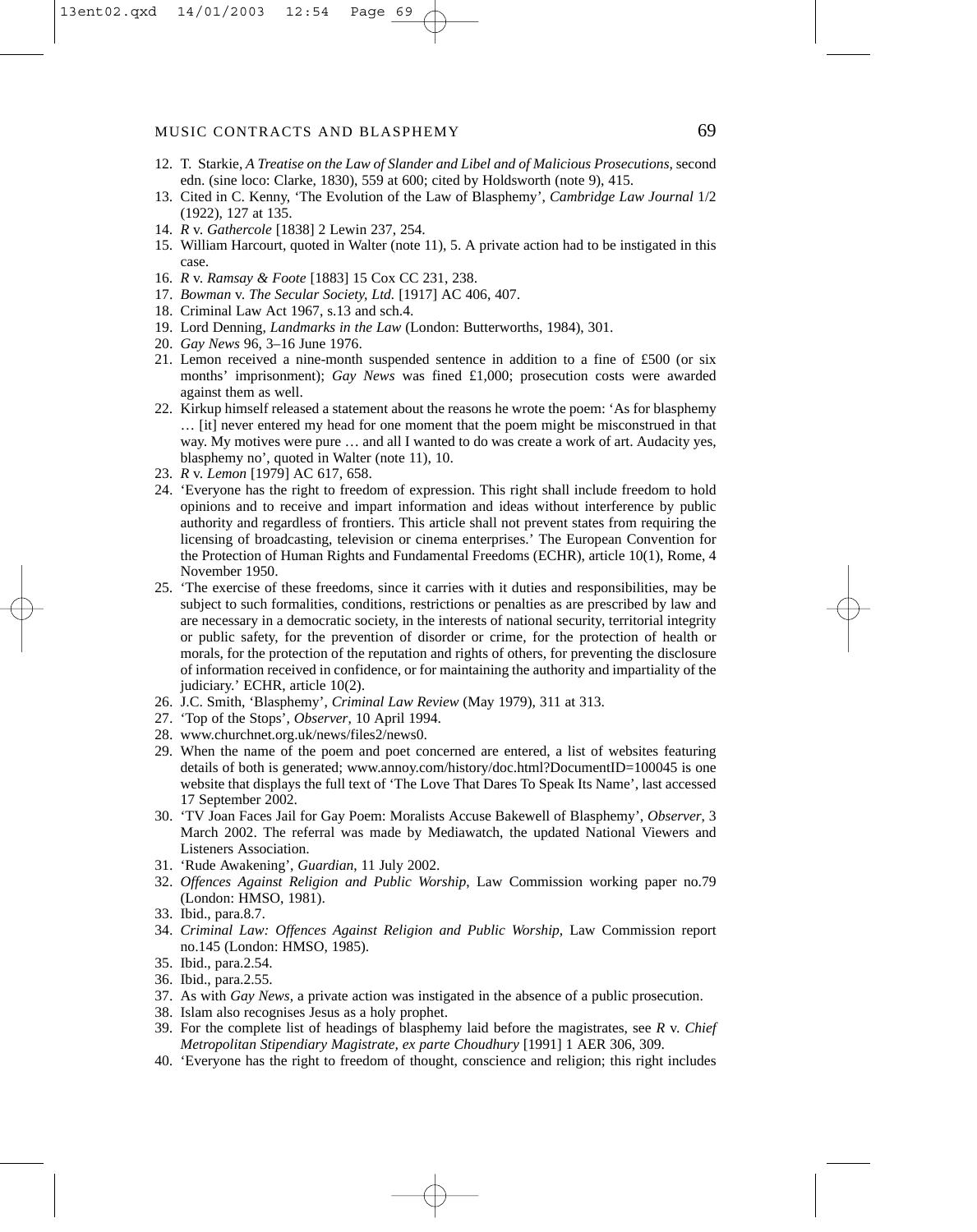freedom to change his religion or belief, and freedom, either alone or in community with others and in public or private, to manifest his religion or belief, in worship, teaching, practice and observance.' ECHR, article 9(1).

- 41. 'The enjoyment of the rights and freedoms set forth in this Convention shall be secured without discrimination on any ground such as sex, race, colour, language, religion, political or other opinion, national or social origin, association with a national minority, property, birth or other status.' ECHR, article 14.
- 42. This is comparable to the position in the First Amendment to the United States Constitution: 'Congress shall make no law respecting an establishment of religion, or prohibiting the free exercise thereof; or abridging the freedom of speech, or of the press; or the right of the people peaceably to assemble, and to petition the Government for a redress of grievances.'
- 43. EHCR, article 10(2), see note 25 for text.
- 44. *Ex parte Choudhury* (note 39).
- 45. In February 2002, an Iranian religious foundation increased the reward for the death of Rushdie, 'Rushdie Fatwa Renewed as Tensions Grow', *The Financial Times*, 15 February 2002.
- 46. A sixteenth-century Spanish Carmelite nun.
- 47. J. Rubenstein, 'Art and Taste', *New Law Journal* 146/6767 (1996), 1610 at 1611.
- 48. Parliamentary Debates (Vol.555) 1993–94 (Hansard) HMSO, col.1891, per Lord Lester of Herne Hill, 16 June 1994.
- 49. The Human Rights Act 1998 came into effect in England and Wales on 2 October 2000.
- 50. Prevention of Incitement to Hatred Act (Northern Ireland) 1970; Public Order (Northern Ireland) Order 1987.
- 51. Article 20(2) of the International Covenant on Civil and Political Rights the United Nations equivalent of the ECHR. The government however has reserved the right not to introduce new legislation, as the freedoms of assembly and expression must also be taken into account. See C. Unsworth, 'Blasphemy, Cultural Divergence and Legal Relativism', *Modern Law Review* 58/5 (1995), 658.
- 52. Parliamentary Debates (Vol.389) 1978 (Hansard) HMSO, col.286, per Lord Willis, 23 February 1978.
- 53. Minister of State John Patten from his letter to British Muslims, 4 July 1996, cited in *Wingrove* v. *United Kingdom* [1996] 24 EHRR 1, para.29.
- 54. S. Palmer, 'Blasphemy and the Margin of Appreciation', *Cambridge Law Journal* 56/3 (1997), 469 at 471.
- 55. P. Kearns, 'Art, Freedom and the Christian Law of England', *Maastricht Journal of European and Comparative Law* 1 (1994), 307; idem, 'The Uncultured God: Blasphemy Law's Reprieve and the Art Matrix', *European Human Rights Law Review* 5 (2000), 512; idem, 'Sensational Art and Legal Restraint', *New Law Journal* 150/6962 (2000), 1776.
- 56. P. Kearns, 'Obscene and Blasphemous Libel: Misunderstanding Art', *Criminal Law Review* (August 2000), 652 at 657.
- 57. '… a person shall not be convicted of an offence … if it is proved that publication of the article in question is justified as being for the public good on the ground that it is in the interests of science, literature, art or learning, or of other objects of general concern', Obscene Publications Act 1959, s.4(1).
- 58. 'Blasphemy Law to be Scrapped Soon', *Guardian*, 15 November 2001.
- 59. This Bill includes *inter alia* a provision for abolition of the offences of blasphemy and blasphemous libel (section 1(1)).
- 60. Hansard, Lords, 30 January 2002, at col.318; www.parliament.the-stationeryoffice.co.uk/pa/ld199900/ldhansard/pdvn/lds02/text/20130-08.htm#20130-08\_head0, last accessed 17 September 2002.
- 61. The Right Reverend Mark Santer, quoted in www.birmingham.anglican.org/article/3/, last accessed 17 September 2002.
- 62. www.parliament.uk/parliamentary\_committees/lords\_religious\_offences.cfm, last accessed 17 September 2002.
- 63. Paul Conrathe, quoted in M. Gerrard, 'Faith in the Law', *Gazette* 99/26 (2002), 22 at 23.
- 64. Sadiq Khan, quoted in ibid.